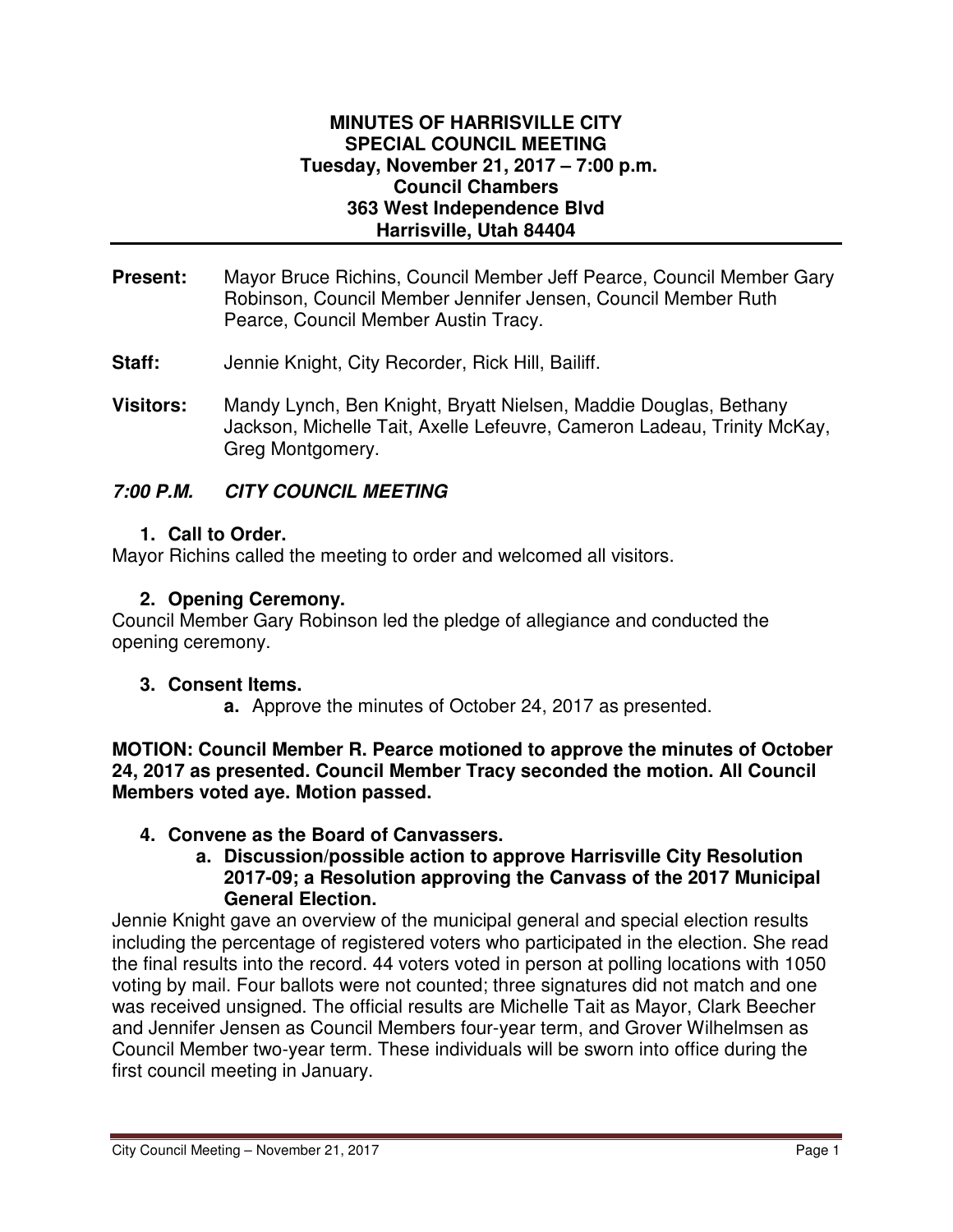**MOTION: Council Member R. Pearce motioned to approve Harrisville City Resolution 2017-09; a Resolution approving the Canvass of the 2017 Municipal General Election. Council Member Jensen seconded the motion. A Roll Call vote was taken.** 

| <b>Council Member Tracy</b>     | <b>Yes</b> |
|---------------------------------|------------|
| <b>Council Member R. Pearce</b> | <b>Yes</b> |
| <b>Council Member Jensen</b>    | <b>Yes</b> |
| <b>Council Member Robinson</b>  | <b>Yes</b> |
| <b>Council Member J. Pearce</b> | <b>Yes</b> |

**Motion passed 5-0.** 

- **5. Business Items.**
	- **a. Discussion/possible action to approve Harrisville Resolution 2017- 08; Extension of Interlocal Agreement for Animal Control Services between Weber County and Harrisville City.**

Mayor Richins explained this resolution extends the current contract with Weber County for animal control services. Council Member Robinson asked what the current price is. Mayor Richins said the fees are not increasing. We will continue to pay what we have. Council Member Jensen said she is fine with this. Mayor Richins pointed out there is really no other available option on this.

**MOTION: Council Member Jensen motioned to approved Harrisville Resolution 2017-08; Extension of Interlocal Agreement for Animal Control Services between Weber County and Harrisville City. Council Member R. Pearce seconded the motion. A Roll Call vote was taken.** 

| <b>Council Member Tracy</b>     | <b>Yes</b> |
|---------------------------------|------------|
| <b>Council Member R. Pearce</b> | <b>Yes</b> |
| <b>Council Member Jensen</b>    | <b>Yes</b> |
| <b>Council Member Robinson</b>  | <b>No</b>  |
| <b>Council Member J. Pearce</b> | <b>Yes</b> |

**Motion passed 4-1.** 

#### **b. Discussion/possible action to approve Harrisville Ordinance 495; an ordinance vacating Lot 1 of Circle K Subdivision.**

Jennie Knight explained the county record includes a line through this lot which has one tax id number. This ordinance vacates the portion of the lot that is included in the Circle K Subdivision allowing the legal description to define the new boundaries that are outlined by the tax id number. Mayor Richins asked to make sure all Council Members know where this lot is located. Council Member J. Pearce said the tax id number is listed as 62 not lot 1. Bruce Olsen's property is listed as number 1. Jennie Knight said this is listed as lot 1 of the Circle K Subdivision. Council Member J. Pearce asked if that is in the subdivision. Jennie Knight said this ordinance actually vacates lot 1 of the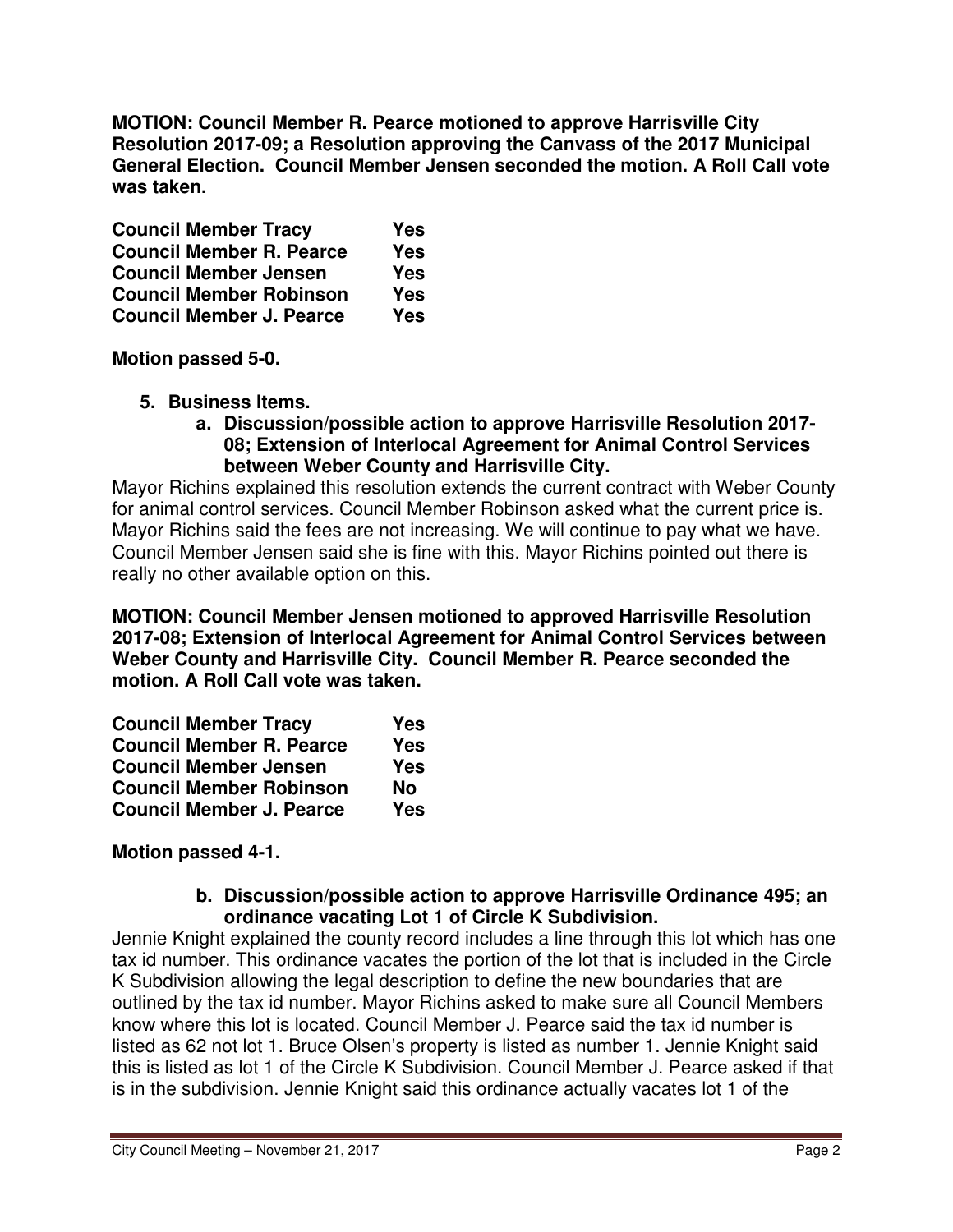subdivision. Council Member J. Pearce said this lot needs to be included in the subdivision. Jennie Knight explained this is to clear the line on this lot, not to include the lot in the subdivision. This was the simplest way to clear the line. There is already only one tax id number associated with the lot. This lot will no longer be associated with the subdivision. Jennie Knight explained they have the frontage requirement on the portion of the lot that meets up with West Harrisville Road so they meet the access requirement. Council Member J. Pearce pointed out they have additional access on a frontage road but that does not meet the access requirement for 100 foot frontage.

**MOTION: Council Member J. Pearce motioned to approve Harrisville Ordinance 495; an ordinance vacating Lot 1 of Circle K Subdivision. Council Member R. Pearce seconded the motion. A Roll Call vote was taken.** 

| <b>Council Member Tracy</b>     | <b>Yes</b> |
|---------------------------------|------------|
| <b>Council Member R. Pearce</b> | <b>Yes</b> |
| <b>Council Member Jensen</b>    | Yes        |
| <b>Council Member Robinson</b>  | <b>Yes</b> |
| <b>Council Member J. Pearce</b> | Yes        |

# **Motion passed 5-0.**

# **6. Public Comments - (3 minute maximum)**

Greg Montgomery, 231 Larsen Lane, express concerns about the city regulations with the general plan with regard to the mixed use regulations. His concern has five points; the regulations do not meet the standard. He feels this is inconsistent with the general plan and does not consider the input of residents. Present regulations don't allow input during the zoning process. The standards are outlined in the development agreement between the developer and city officials. There is not an R-6-1 zone allowed in the city under zoning. No standard exists. He feels to be consistent with what the city is about this should be listed in the zoning. There is a lack of definition on Washington and Wall Avenue with regard to the zoning. He asked if there are existing parcels because there are no comments or definitions in the ordinance. The 24 units per acre standard is even higher than in Ogden down at the Junction and much less than the apartments on North Street. This contains no standards that become the binding minimums. There are no specific standards that can be backed up. Another concern is the proposed density is not appropriate. The zoning coming off of Washington or Wall Ave should act as a buffer. He asked when the transition occurs. He asked how this will create a buffer between single family homes and multiple housing developments. The current regulations do not give the appropriate standards which would give proper control to the city. He feels the state law gives more power to developers. He would like to see standards that do protect citizens.

# **7. Mayor/Council Follow-Up:**

Council Member R. Pearce said she feels we have a good planning commission but are failing to use them. The League suggests using the commissioners to make sure the state laws are met in our ordinances. That way if a developer comes in, the ordinance